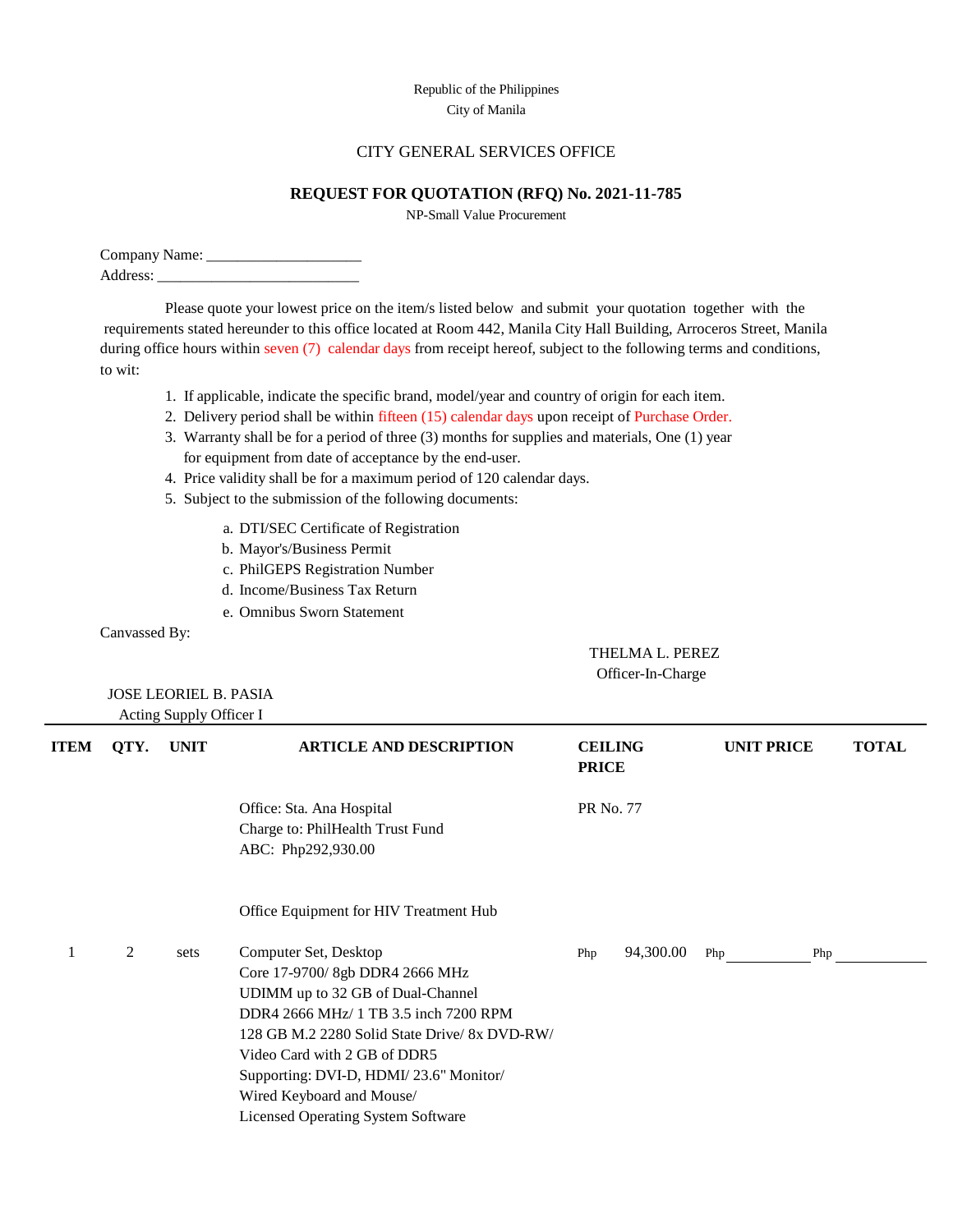| 2 | units | Printer, 3 in 1                                | Php | 13,565.00 | Php | Php |
|---|-------|------------------------------------------------|-----|-----------|-----|-----|
|   |       | Print, Scan and Copy                           |     |           |     |     |
|   |       | Type: Flatbed colour image scanner             |     |           |     |     |
|   |       | Optical Resolution: 60 x 1200 dpi              |     |           |     |     |
|   |       | Maximum Scan Area: 216 x 297mm (8.5 x 11.7")   |     |           |     |     |
|   |       | Printing: Nozzle Configuration: 180 x 1 nozzle |     |           |     |     |
|   |       | Black, 59 x 1 nozzle per colour                |     |           |     |     |
|   |       | Print Direction: Bi-directional printing       |     |           |     |     |
|   |       | Maximum Print Resolution: 5760 x 1440 dpi      |     |           |     |     |

## RFQ No. 2021-11-785 Procurement of Various Office Equipment

| <b>ITEM</b> | QTY.           | <b>UNIT</b> | ARTICLE AND DESCRIPTION                                                                                                                                                                                                                                      | <b>CEILING</b><br><b>PRICE</b> |           | <b>UNIT PRICE</b> |     | <b>TOTAL</b> |
|-------------|----------------|-------------|--------------------------------------------------------------------------------------------------------------------------------------------------------------------------------------------------------------------------------------------------------------|--------------------------------|-----------|-------------------|-----|--------------|
|             |                |             | Office: Sta. Ana Hospital<br>Charge to: PhilHealth Trust Fund<br>ABC: Php292,930.00                                                                                                                                                                          | PR No. 77                      |           |                   |     |              |
| 3           | $\overline{2}$ | units       | <b>Steel Filing Cabinet</b><br>4 Layers, Lateral<br>Features: Anti-Tilt, Central Looking,<br>Punched Holes for Folders, Plastic Divider,<br>Movable Hanger, with Name Holder<br>Color: Beige<br>Dimension: L35.43" x W17.72" x H52.3"<br>Thickness Gauge #24 | Php                            | 22,575.00 | Php               | Php |              |
| 4           | 2              | units       | Industrial Stand Fan<br><b>Industrial Tripod Fan</b><br>30" Tripod type industrial fan<br>280 watts power<br>3 fan speed control with oscillation<br>330 m <sup>3</sup> per minute air volume<br>with built-in thermal fuse<br>adjustable height up to 183cm | Php                            | 10,000.00 | Php               | Php |              |
| 5           | 2              | units       | Wall Fan<br>18 inches Fan Blade<br>90 Watts, 3 Speed<br>Fan Speed: 1425 RPM with Thermal Cut Off Fuse                                                                                                                                                        | Php                            | 2,930.00  | Php               | Php |              |
| 6           | $\overline{c}$ | units       | Uninterruptible Power SupplyY (UPS)<br>Line Interactive with Automatic Voltage Regulator<br>Tower<br><b>Black</b><br>650 VA / 360 W                                                                                                                          | Php                            | 2,645.00  | Php               | Php |              |